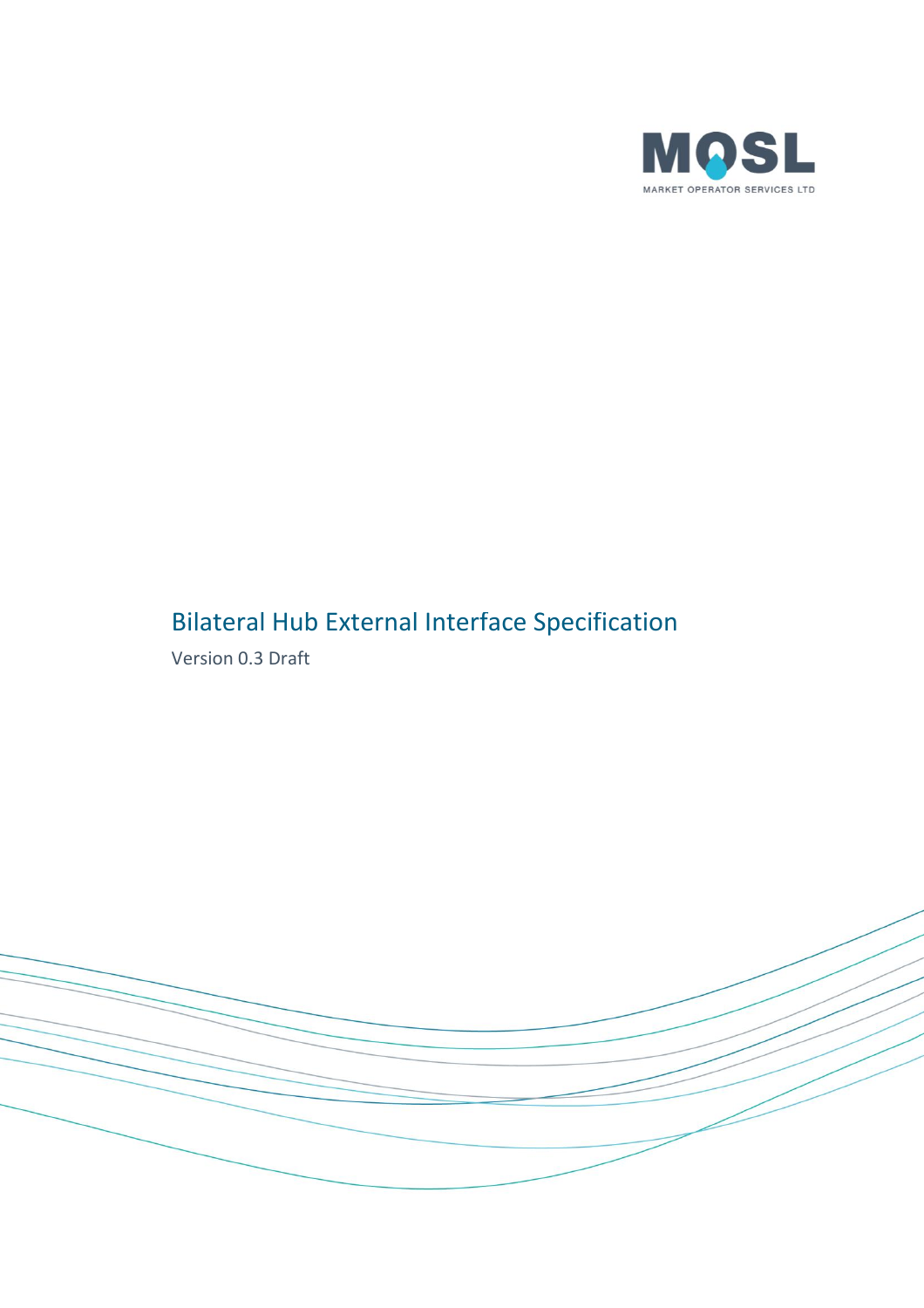

## Version history

| <b>Version</b> | <b>Update</b>                                                | <b>Date</b> |
|----------------|--------------------------------------------------------------|-------------|
| 0.1            | Initial draft                                                | 30/11/2020  |
| 0.2            | <b>Updated draft</b>                                         | 01/12/2020  |
| 0.3            | Includes idempotent transaction submission for REST messages | 10/01/2021  |

### Distribution

This document has been distributed to the following people:

| <b>Name</b>      | <b>Purpose</b>                                                                                            | Date of Issue | <b>Version</b> |
|------------------|-----------------------------------------------------------------------------------------------------------|---------------|----------------|
| Pathfinder Group | To enable pathfinder organisations to start<br>development work and identify any gaps in the<br>document. | 01/12/2020    | 0.1            |

## Attached Documents

| <b>Document Title</b> | <b>Filename</b> | Date <sup>1</sup> | <b>Version</b> |
|-----------------------|-----------------|-------------------|----------------|
| <b>None</b>           |                 |                   |                |

## Glossary

| <b>Term / Abbreviation / Acronym</b> | <b>Meaning</b>                         |
|--------------------------------------|----------------------------------------|
| <b>MOSL</b>                          | Market Operator Services Limited       |
| <b>CMOS</b>                          | <b>Central Market Operating System</b> |
| <b>CSD</b>                           | <b>Code Subsidiary Document</b>        |
| <b>TP</b>                            | <b>Trading Party</b>                   |
| <b>JSON</b>                          | JavaScript Object Notation             |
| CSD 0601                             | <b>Bilateral Data Catalogue</b>        |
| <b>XML</b>                           | Extensible Markup Language             |
| <b>WSDL</b>                          | <b>Web Service Definition Language</b> |
| <b>GUID</b>                          | <b>Globally Unique Identifier</b>      |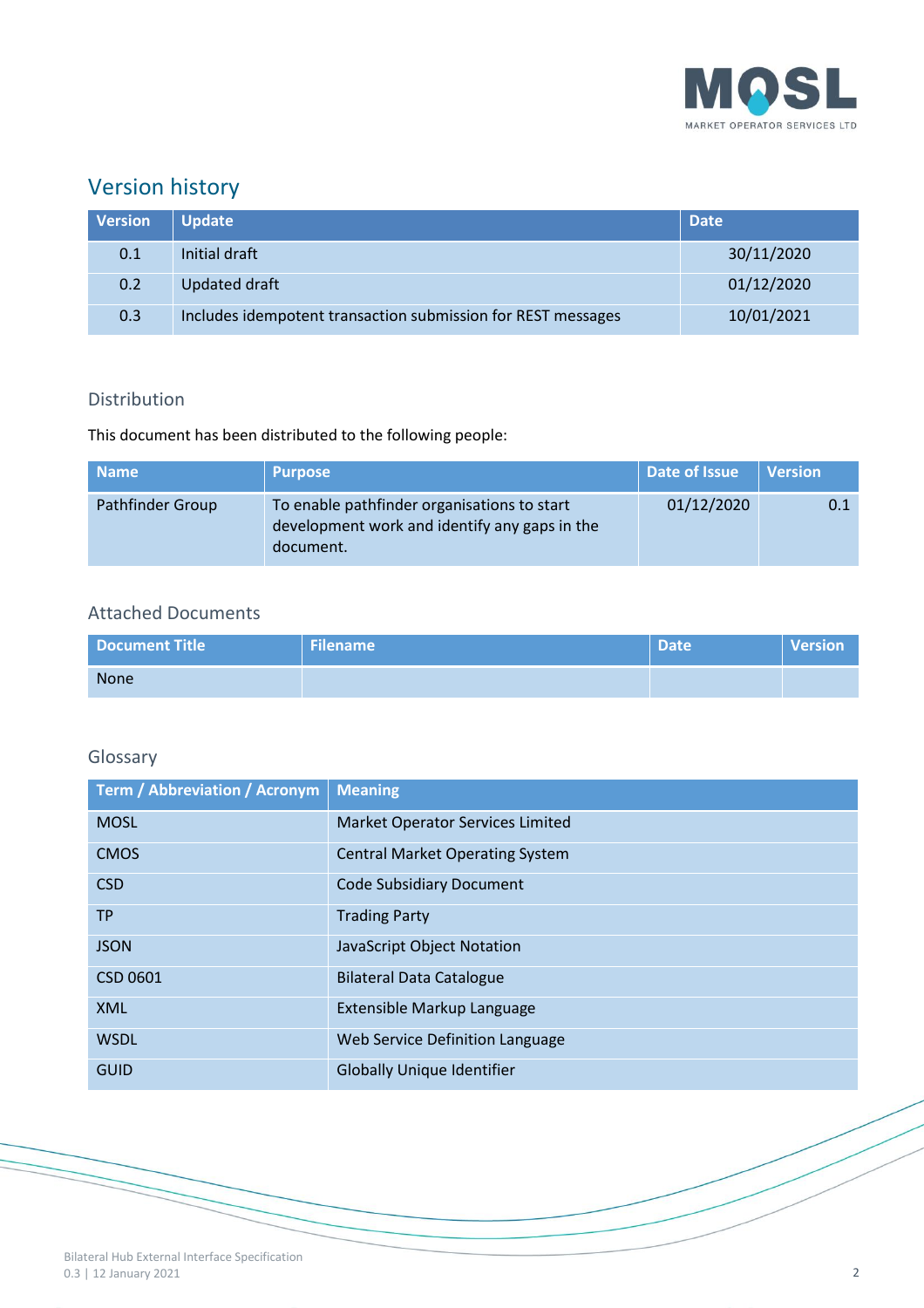

Bilateral Hub External Interface Specification 0. 3 | 12 January 2021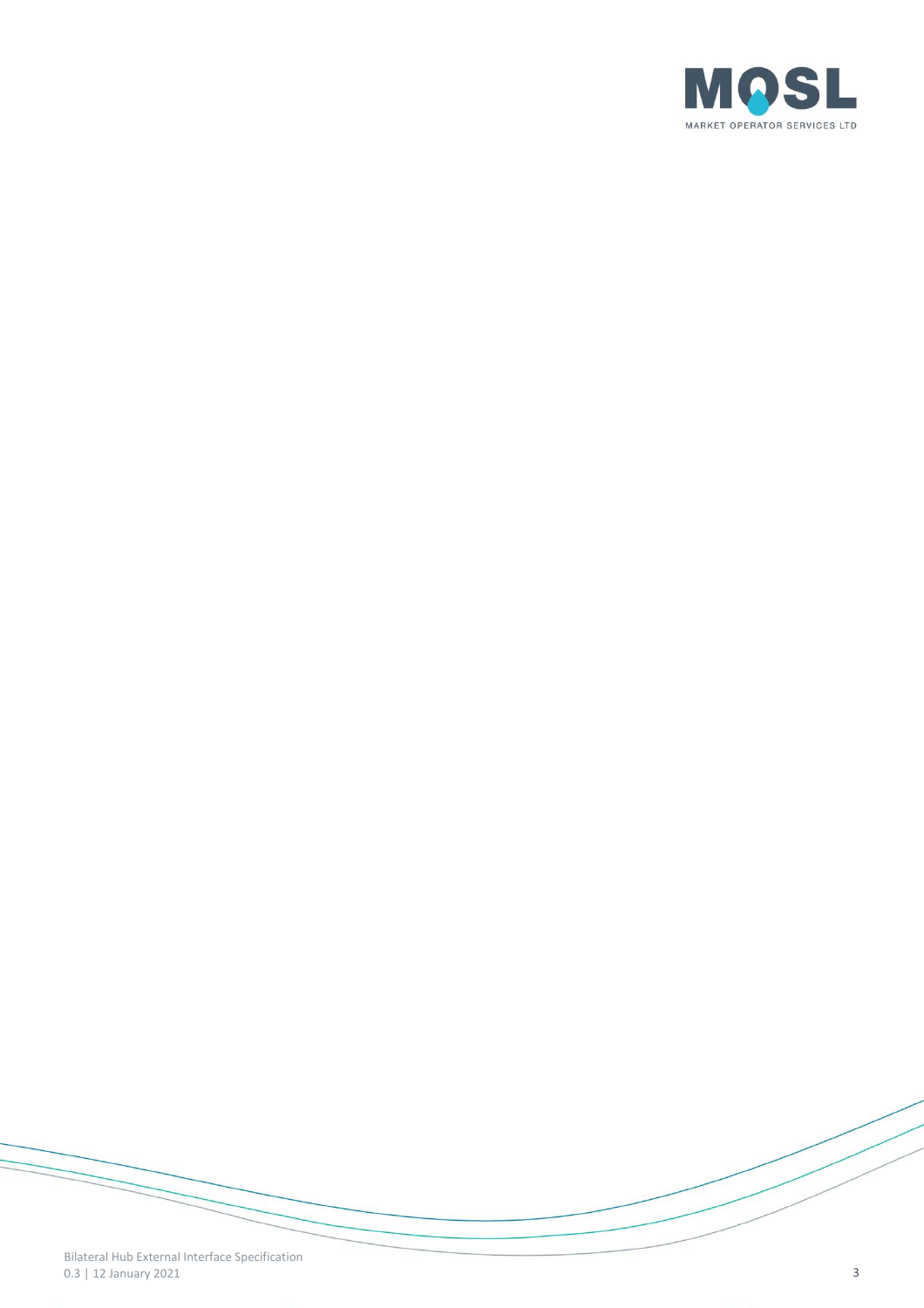

## Contents

| $\overline{7}$ |
|----------------|
|                |
|                |
| 9              |
|                |
| 13             |
|                |
| 14             |
|                |
| 16             |
| 16             |
|                |
| 17             |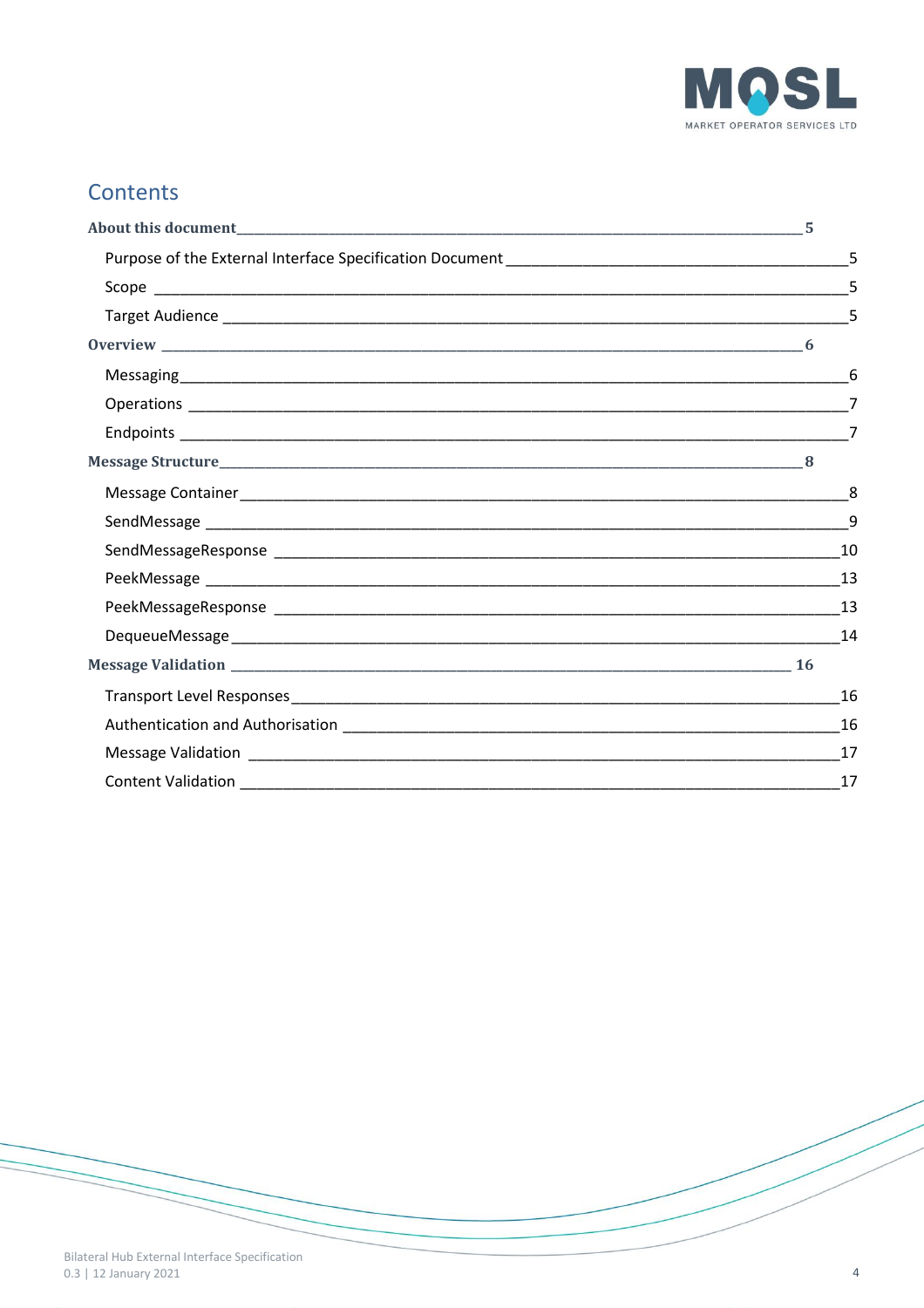

## <span id="page-4-0"></span>About this document

### <span id="page-4-1"></span>Purpose of the External Interface Specification Document

This document contains the external interface specification for the HVI messaging channel provided by the Bilateral Hub. This document details the interfaces as specified in CSD 0400 and CSD 0401 and should be read in conjunction with CSD 0601 – Bilateral Data Catalogue.

#### <span id="page-4-2"></span>Scope

This document describes how messages are exchanged with the Bilateral Hub and the underlying transport and security mechanism. It defines the transport, authentication and syntax checks that will be applied to each inbound message, but does not include the transaction specific content validation rules that are defined in the addendum to CSD 0601.

#### <span id="page-4-3"></span>Target Audience

The target audiences for this document are the technical designers and implementation teams that will implement the Trading Party interfaces to interface with the Bilateral Hub.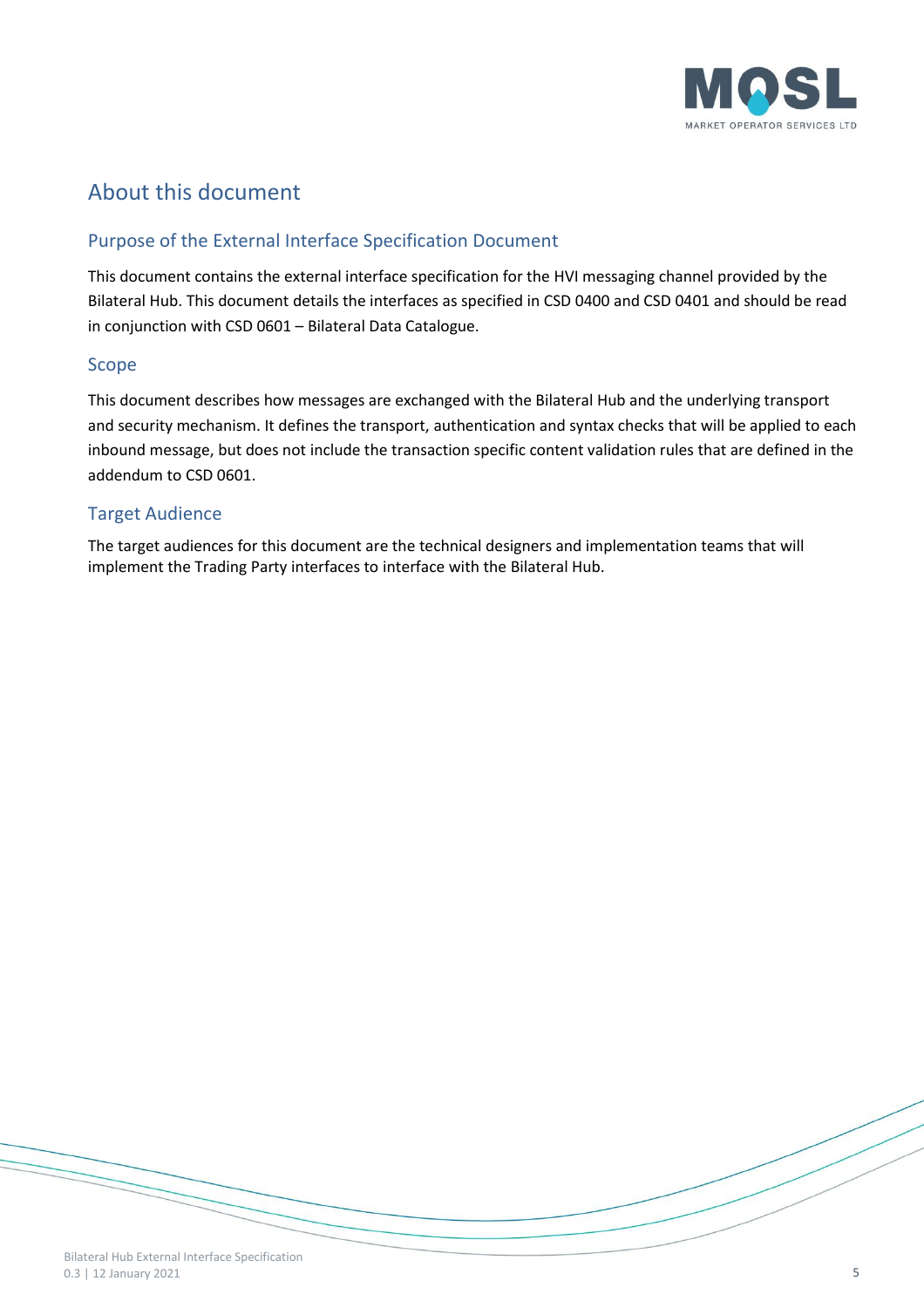

## <span id="page-5-0"></span>**Overview**

#### <span id="page-5-1"></span>**Messaging**

Connectivity to the Bilateral Hub can be achieved by using either XML or JSON web services. Trading Parties wishing to adopt the HVI for some or all of the transactions defined in CSD 0601 will select the format that is most appropriate for their specific implementation requirements. A Trading Party will only be able to use one format or the other.

The XML interface will use asynchronous processing as defined in CSD 0401. The hub will return a synchronous response once authentication and initial validation is complete with the processing of the transaction occurring in the background. A notification will be generated once processing is complete to inform the originator of the outcome.

The JSON interface will use synchronous processing where all validation will be undertaken in real-time and the notification will be delivered in the synchronous response.

Trading Parties will connect to the Bilateral Hub to send messages containing transaction information and download both solicited and unsolicited notifications. The architecture is shown in the diagram below.

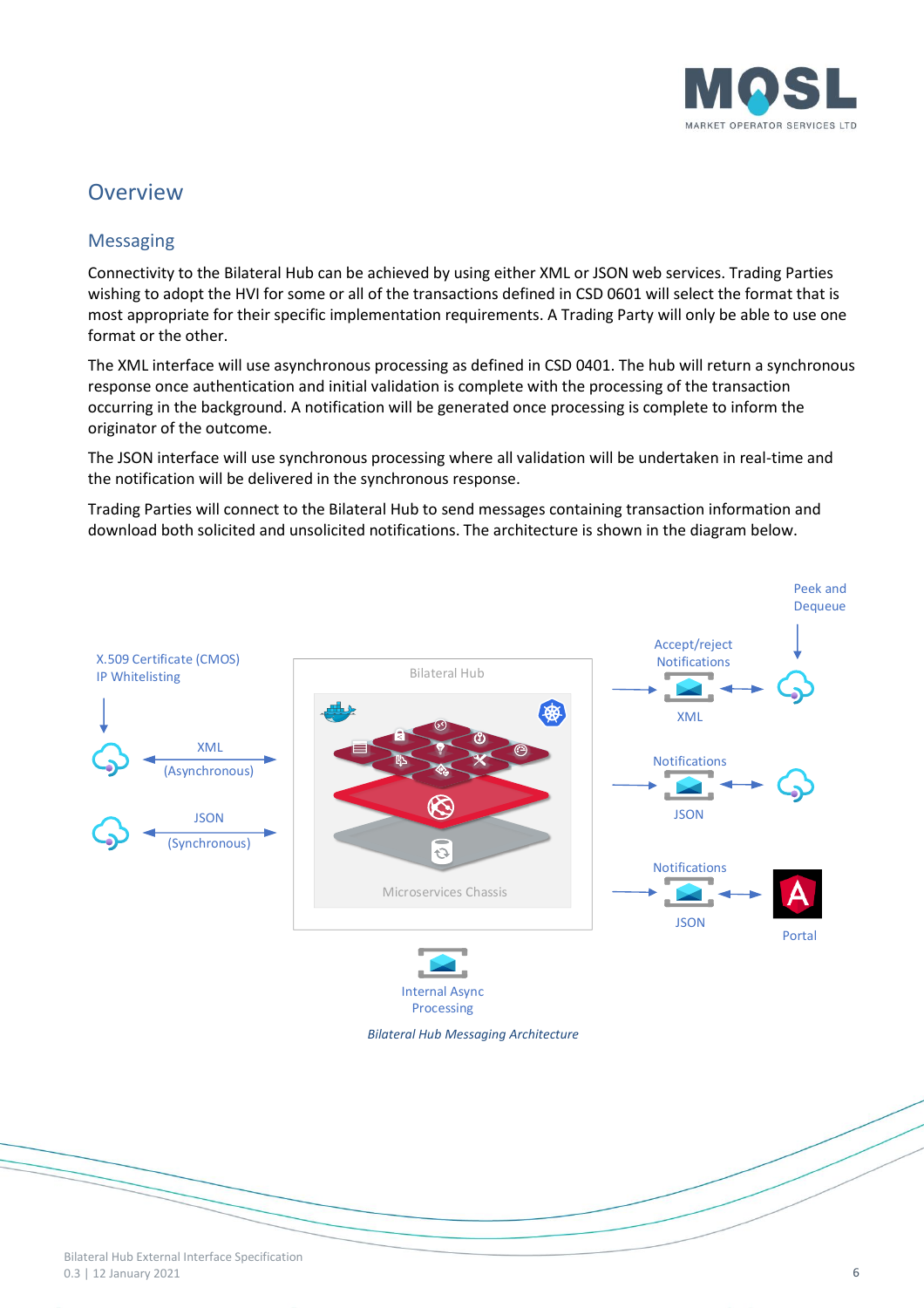

The HVI interface will be protected using X.509 certificates and IP whitelisting in the same way that CMOS is secured. The X.509 certificate will be used to identify the Trading Party and this will be validated against the transaction header and the message will be rejected if the details do not match.

Trading Parties will send transactions and receive notifications using their preferred format. It will be the responsibility of the hub to manage the translation between XML and JSON. For example, a retailer may send a transaction to the hub in XML format and the wholesaler may receive the notification in JSON format and viceversa.

#### <span id="page-6-0"></span>**Operations**

The interface will support three generic operations:

Send - to send transactions to the Bilateral Hub. The message and the transaction inside the message are logged, authenticated and authorised and checked for message integrity.

For JSON transactions the content of the transaction is also validated against transaction specific business rules. For XML messages the transaction specific validation rules are processed asynchronously and notified to the initiating system using the peek and dequeue mechanism.

Both JSON and XML interfaces will return a synchronous response to the initiating system detailing the success or failure of the message.

- Peek is used by the Trading Party to retrieve the content of the first message available to it. The Trading Party can then process the message asynchronously and once successful can dequeue it.
- De-queue the Trading Party informs the Bilateral Hub that the message has been processed. If a message is not De-queued, any subsequent Peek message will return the same message. Note that only the last peeked message can be dequeued. Any attempt to dequeue any other message will result in failure.

The Send/Peek/dequeue protocol ensures transactional integrity between the Trading Party system and the Bilateral Hub.

#### <span id="page-6-1"></span>**Endpoints**

For each Bilateral Hub environment, the XML interface will be implemented as a single web service using a SOAP envelope. The WSDL for the XML interface is provided alongside the XSD. For the JSON interface there will be 3 endpoints to map to each of the operations.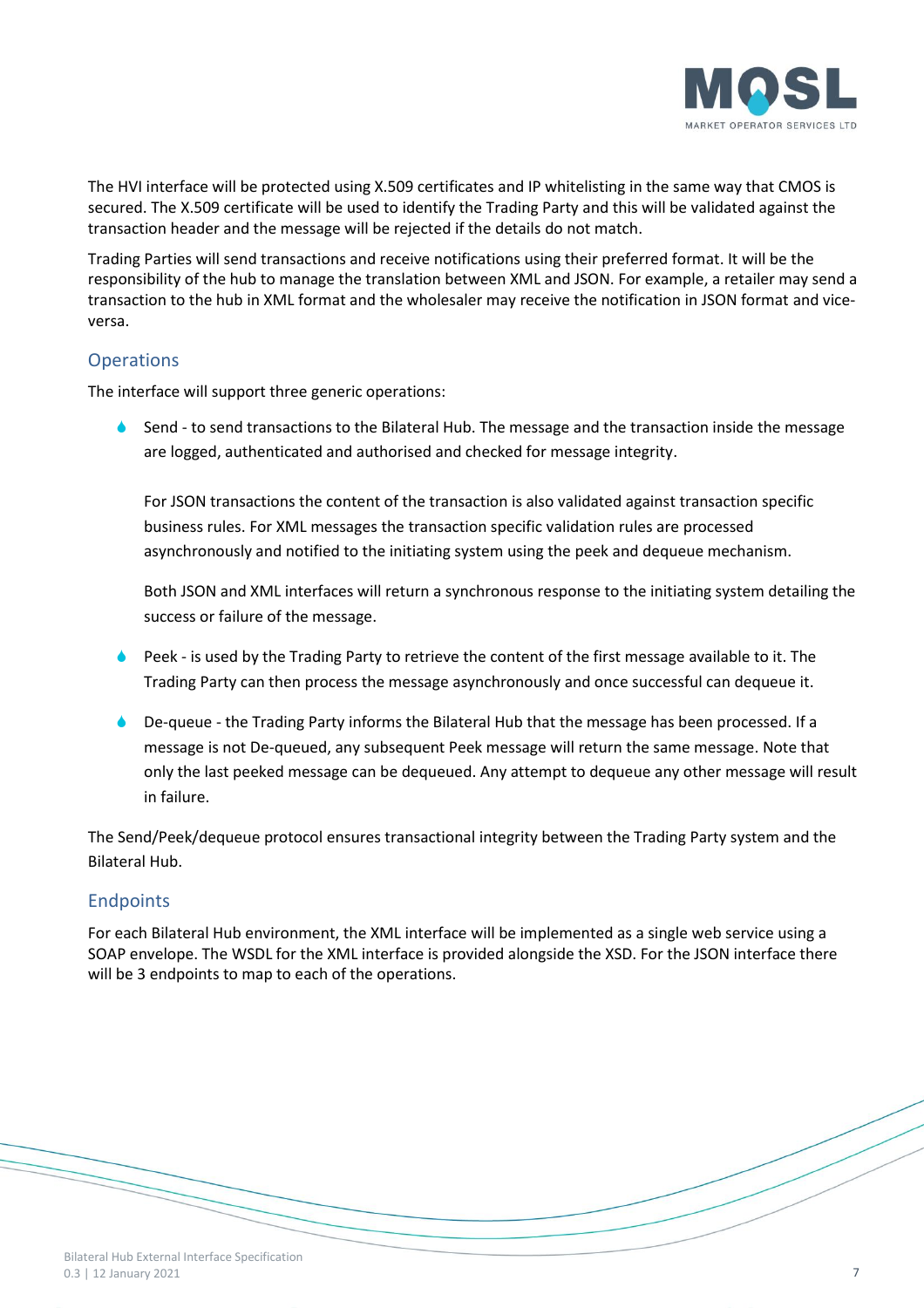

## <span id="page-7-0"></span>Message Structure

The following sections define the message structure used to communicate with the Bilateral Hub. The structure and contents of each message will be the same for both XML and JSON interfaces unless explicitly indicated otherwise. Each message sent to the hub will receive a synchronous response or an HTTP error. HTTP status codes that may be returned by the hub are described in the section HTTP Level Validation.

#### <span id="page-7-1"></span>Message Container

All transactions sent to the Bilateral Hub will be enclosed within a message container with a unique document reference as defined in CSD 0401. The structure of the message container is shown in the table below.

| <b>Name</b>             | Mand /<br>Opt | <b>Type</b>   | Length | Description                                                                                                                                                                                 |
|-------------------------|---------------|---------------|--------|---------------------------------------------------------------------------------------------------------------------------------------------------------------------------------------------|
| MessageContainer        | M             |               |        |                                                                                                                                                                                             |
| DocumentReferenceNumber | M             | <b>String</b> | 38     | The DocumentReferenceNumber is used to<br>identify the data transfer of a message from<br>either the Trading Party system or the Bilateral<br>Hub.                                          |
|                         |               |               |        | The Document Reference Number must be unique<br>over time and across trading parties.                                                                                                       |
|                         |               |               |        | The recommended algorithm for creating this ID<br>is the GUID algorithm.                                                                                                                    |
| DocumentTransactionType | M             | Enumeration   |        | The DocumentTransactionType refers to the role<br>of the initiating party in the market for this<br>transaction. The permitted values are shown in<br>the table Document Transaction Types. |
| DataTransactionFormat   | M             | Enumeration   |        | The DataTransactionFormat defines the<br>enclosed message format within the payload<br>and can either be 'XML' or 'JSON'.                                                                   |
| Payload                 | M             |               |        | Contains the actual business transaction in the<br>format as specified in the<br>DataTransactionFormat. The business transaction<br>must be structured in accordance with CSD 0601.         |

*Message Container*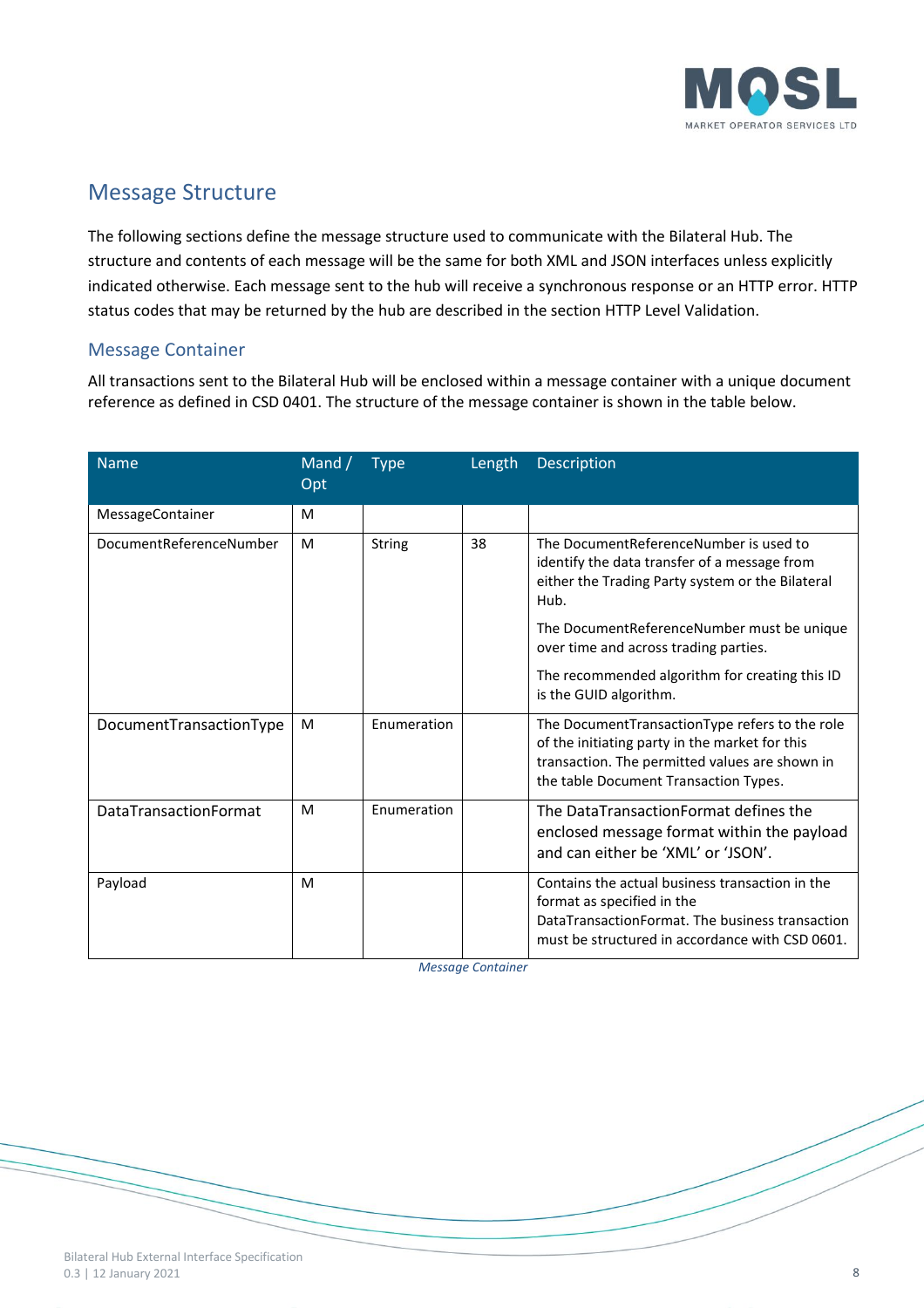

#### *Document Transaction Types*

The table below shows the 3 document transaction types that can be submitted in the message container. This will be validated against the role of the Trading Party submitting a transaction.

| DocumentTransactionType Description |                                             |
|-------------------------------------|---------------------------------------------|
| WholesalerTransaction               | Document contains a transaction of type *.W |
| RetailerTransaction                 | Document contains a transaction of type *.R |
| MarketOperatorTransaction           | Document contains a transaction of type *.M |

*Document Transaction Types*

#### <span id="page-8-0"></span>SendMessage

A SendMessageRequest uses a MessageContainer to send a single transaction to the Bilateral Hub. The transaction is contained within the payload.

| <b>Name</b>             | Mand /<br>Opt | <b>Type</b>   | Length | <b>Description</b>                                                                                                                                                                          |
|-------------------------|---------------|---------------|--------|---------------------------------------------------------------------------------------------------------------------------------------------------------------------------------------------|
| SendMessageRequest      | M             |               |        |                                                                                                                                                                                             |
| MessageContainer        | M             |               |        |                                                                                                                                                                                             |
| DocumentReferenceNumber | M             | <b>String</b> | 38     | The DocumentReferenceNumber is used to<br>identify the data transfer of a message from<br>either the Trading Party system or the Bilateral<br>Hub.                                          |
| DocumentTransactionType | M             | Enumeration   |        | The DocumentTransactionType refers to the role<br>of the initiating party in the market for this<br>transaction. The permitted values are shown in<br>the table Document Transaction Types. |
| DataTransactionFormat   | M             | Enumeration   |        | The DataTransactionFormat defines the<br>enclosed message format within the payload<br>and can either be 'XML' or 'JSON'.                                                                   |
| Payload                 | M             |               | 10Mb   | Contains the actual business transaction in the<br>format as specified in the<br>DataTransactionFormat. The business transaction<br>must be structured in accordance with CSD 0601.         |

*SendMessageRequest*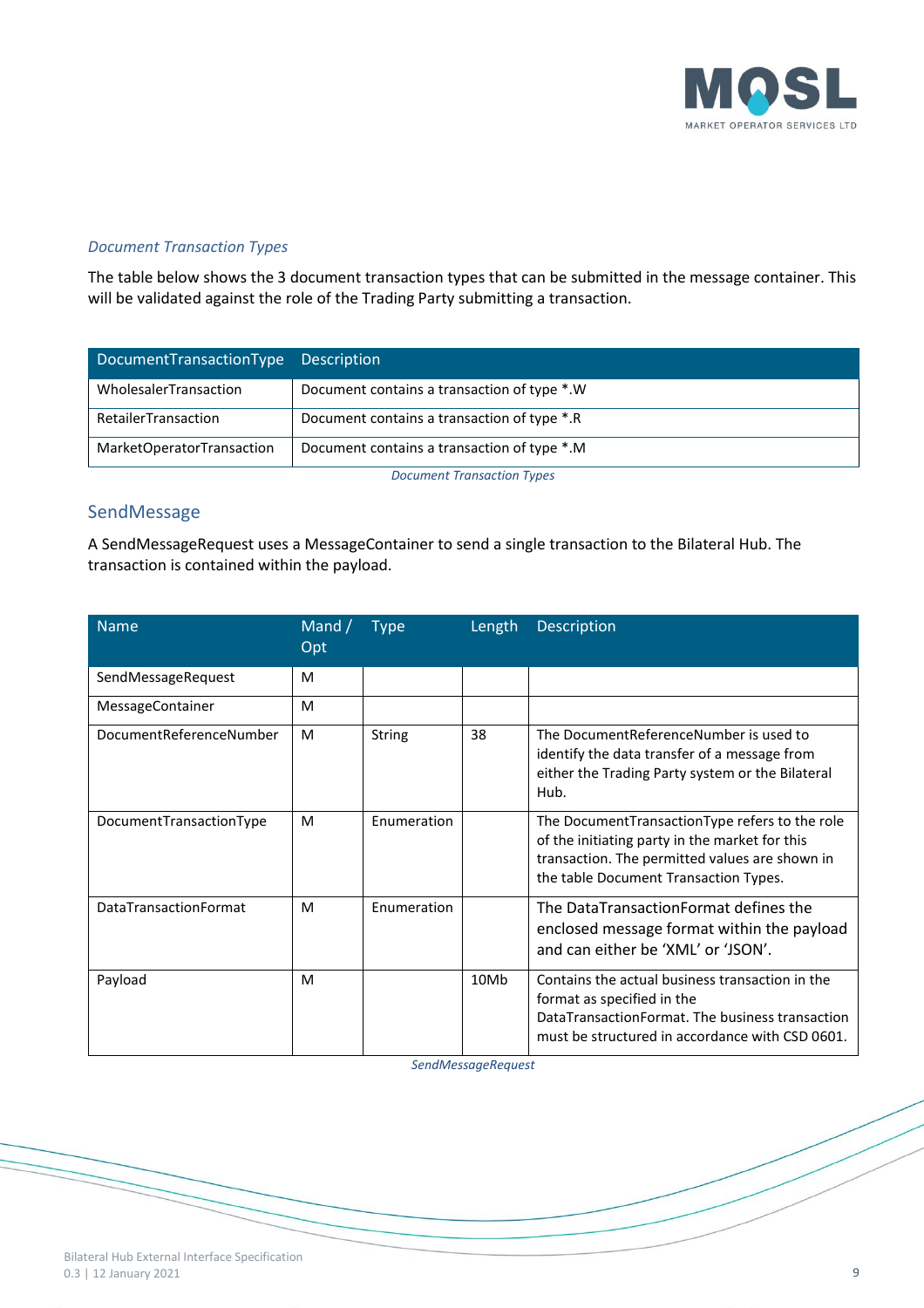

The following rules are enforced:

- The DocumentReferenceNumber has not been used before
- The Payload maximum size is less than 10Mb
- The Payload is in line with the mentioned DocumentTransactionType and DataTransactionFormat
- The Payload is syntactically correct
- The user, identified by the X.509 certificate, is authorised to send in the document type
- The DataTransactionReferenceNumber in the payload has not been used before
- The OriginatorsReference in the payload has not been used before

#### *Example of a SendMessageRequest for a T201.W\_AcceptServiceRequest*



*SendMessageRequest Example*

#### <span id="page-9-0"></span>SendMessageResponse

The SendMessageResponse is returned in the synchronous response to the SendMessageRequest and may contain either the DocumentReferenceNumber if the synchronous element of the XML message was successful or the rejections if the XML message failed authentication and initial validation.

For JSON messages the SendMessageResponse will contain either a rejection if the message cannot be processed or a MessageContainer with either the T209.M or T219.M notifications.

The SendMessageResponse will only contain one of the 3 element types.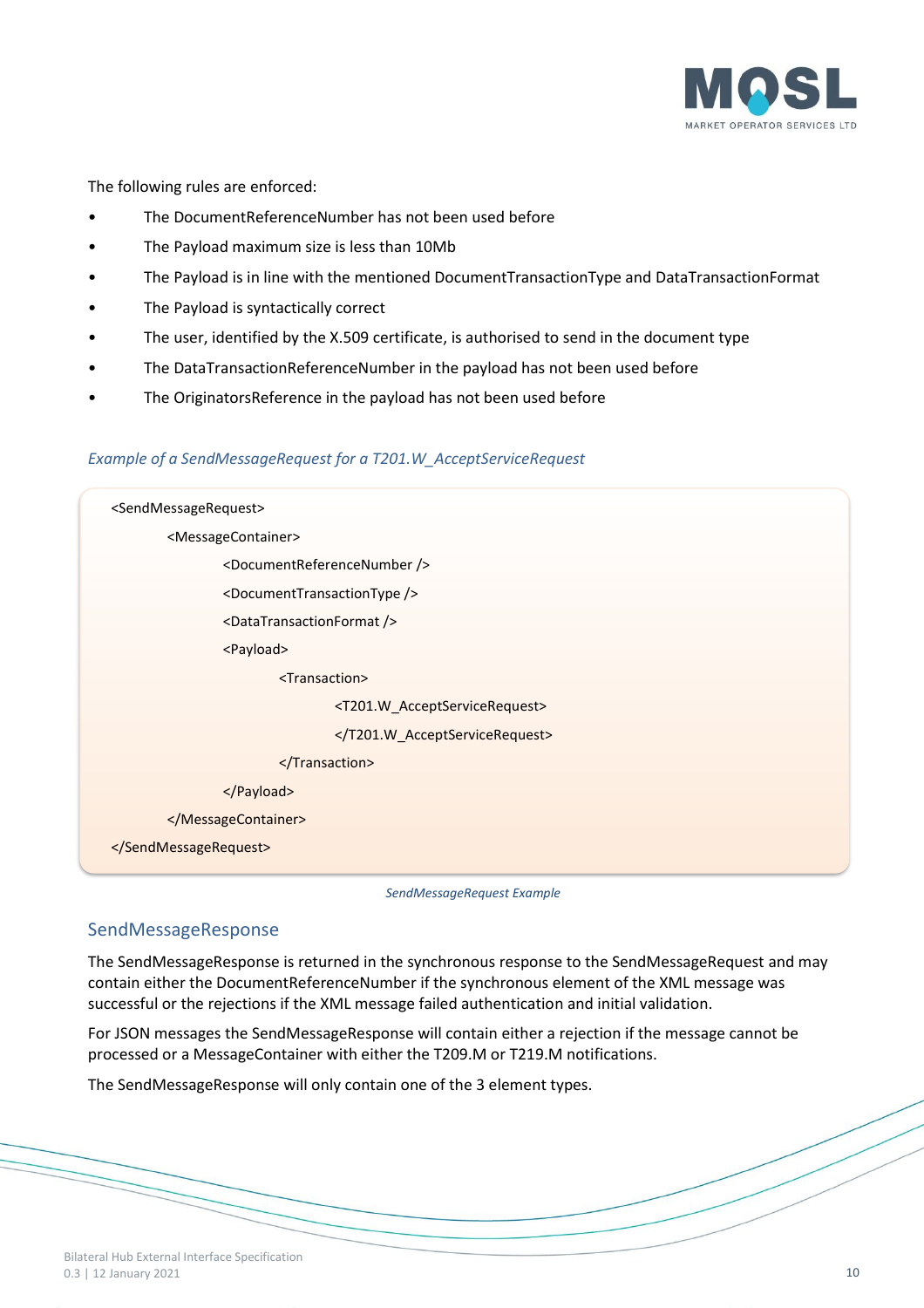

| <b>Name</b>             | Mand $/$<br>Opt | <b>Type</b>   | Length | <b>Description</b>                                                                                                                                      |
|-------------------------|-----------------|---------------|--------|---------------------------------------------------------------------------------------------------------------------------------------------------------|
| SendMessageResponse     | M               |               |        |                                                                                                                                                         |
| DocumentReferenceNumber | $\Omega$        | <b>String</b> | 38     | The DocumentReferenceNumber provided in the<br>SendMessageRequest if the transaction is<br>successful and the DataTransactionFormat is<br>XML.          |
| Rejections              | O               | Rejection     |        | Populated where there are errors and the<br>DataTransactionFormat is XML. The structure of<br>a rejection is shown in the table Rejection<br>Structure. |
| MessageContainer        | O               |               |        | Populated when the DataTransactionFormat is<br>JSON with either a T209.M rejection notification<br>or a T219.M accept notification.                     |

*SendMessageResponse*

## *Message Rejection Structure*

| <b>Name</b>  | Mand /<br>Opt | <b>Type</b>   | Length | <b>Description</b>                                                               |
|--------------|---------------|---------------|--------|----------------------------------------------------------------------------------|
| ErrorCode    | M             | <b>String</b> | 20     | A validation error code from the set of error<br>codes defined in the section    |
| ErrorDetails | O             | <b>String</b> | 255    | A description of the error to assist the user with<br>identifying the root cause |

*Rejection Structure*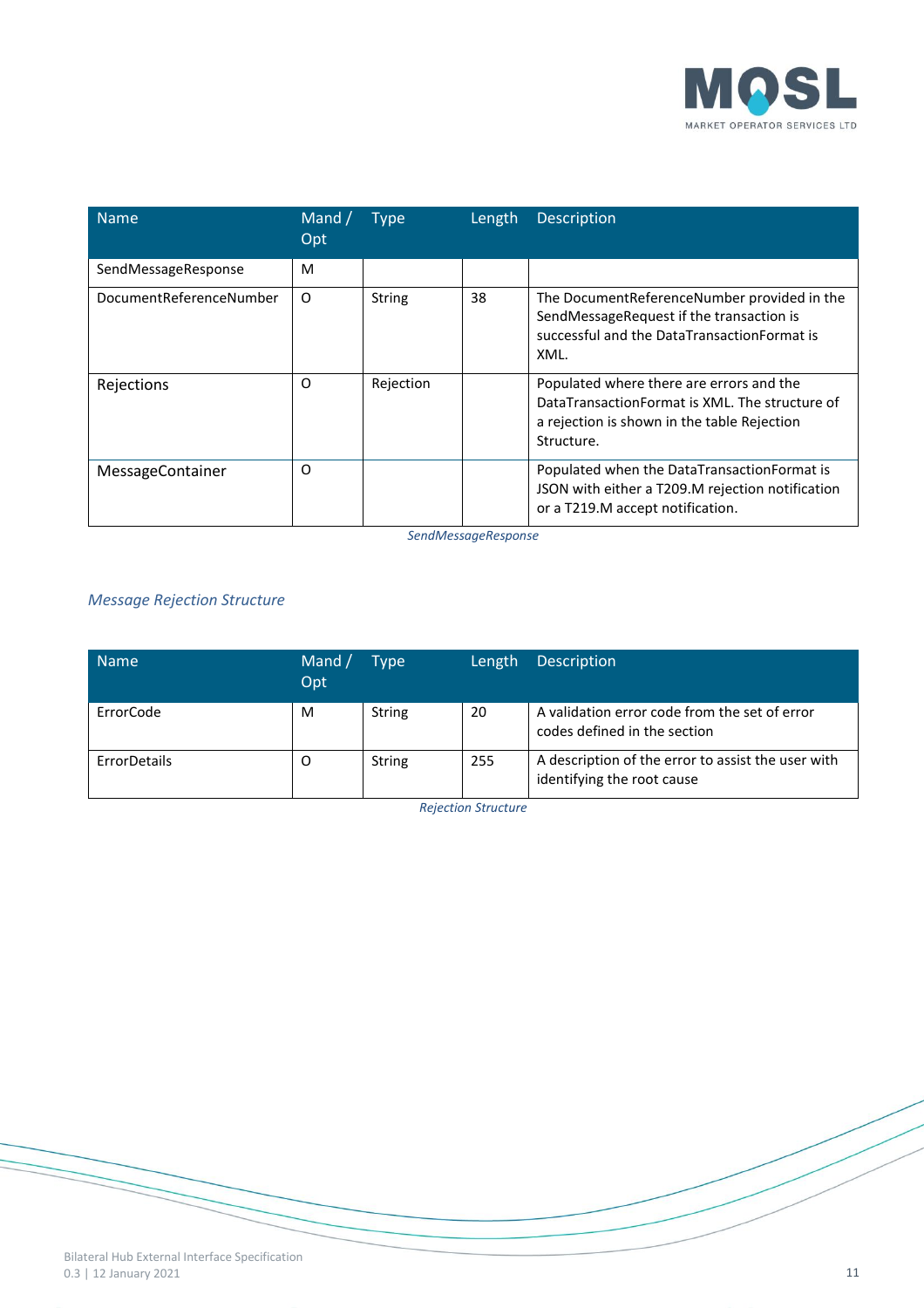

*Example of a JSON SendMessageResponse for a T209.M\_NotifyTransactionRejected notification*

{ "SendMessageResponse": { "MessageContainer": { "Payload": { "Transaction": { "T209.M\_NotifyTransactionRejected": "---T209.M Header and Payload---" } } } } }

*SendMessageResponse JSON*

*Example of an XML SendMessageResponse for an accepted transaction*

<SendMessageResponse> <DocumentReferenceNumber /> </SendMessageResponse>

*SendMessageResponse XML*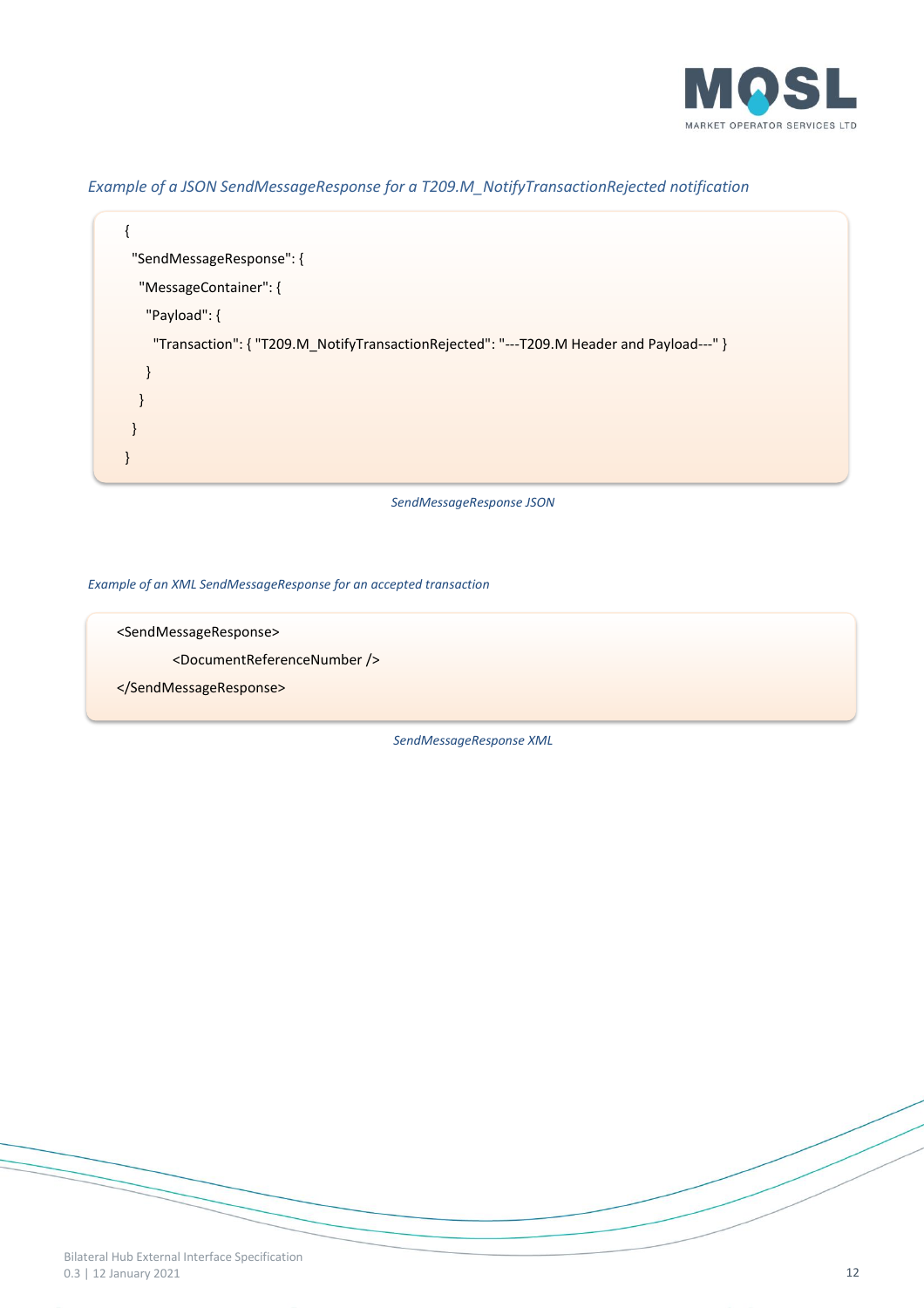

#### <span id="page-12-0"></span>PeekMessage

The HVI system uses PeekMessage to retrieve a notification from the Bilateral Hub. It will return the top most message (FIFO) on the logical queue that has not been marked as 'Dequeued'.

Please note that PeekMessage returns a notification that can be processed by the caller of PeekMessage, without dequeuing this business message first.

It is the responsibility of the Trading Party to regularly retrieve, process and dequeue messages. The Bilateral Hub will continue processing and preparing additional messages independent of the Trading Party retrieving messages. Messages will be delivered in the order that the Bilateral Hub has created the notifications.

When no message is found on the queue the response does not contain a MessageContainer element.

| <b>Name</b>        | Mand /<br>Opt | <b>Type</b> | Length | Description |
|--------------------|---------------|-------------|--------|-------------|
| PeekMessageRequest | M             |             |        |             |

*Example of a PeekMessageRequest*

| <peekmessagerequest></peekmessagerequest> |  |  |  |
|-------------------------------------------|--|--|--|
|                                           |  |  |  |

*PeekMessageRequest Example*

#### <span id="page-12-1"></span>PeekMessageResponse

| <b>Name</b>                  | Mand /<br>Opt | <b>Type</b>   | Length | <b>Description</b>                                                                                                                                                                          |
|------------------------------|---------------|---------------|--------|---------------------------------------------------------------------------------------------------------------------------------------------------------------------------------------------|
| PeekMessageResponse          | M             |               |        |                                                                                                                                                                                             |
| <b>MessageContainer</b>      | $\Omega$      |               |        | The Message Container will be present if there is<br>a message queued on the interface.                                                                                                     |
| DocumentReferenceNumber      | M             | <b>String</b> | 38     | The DocumentReferenceNumber will be<br>generated by the Bilateral Hub.                                                                                                                      |
| DocumentTransactionType      | M             | Enumeration   |        | The DocumentTransactionType refers to the role<br>of the initiating party in the market for this<br>transaction. The permitted values are shown in<br>the table Document Transaction Types. |
| <b>DataTransactionFormat</b> | M             | Enumeration   |        | The DataTransactionFormat defines the<br>enclosed message. This will be set by the<br>Bilateral Hub using the Trading Party<br>preferred notification format.                               |
| Payload                      | M             |               |        |                                                                                                                                                                                             |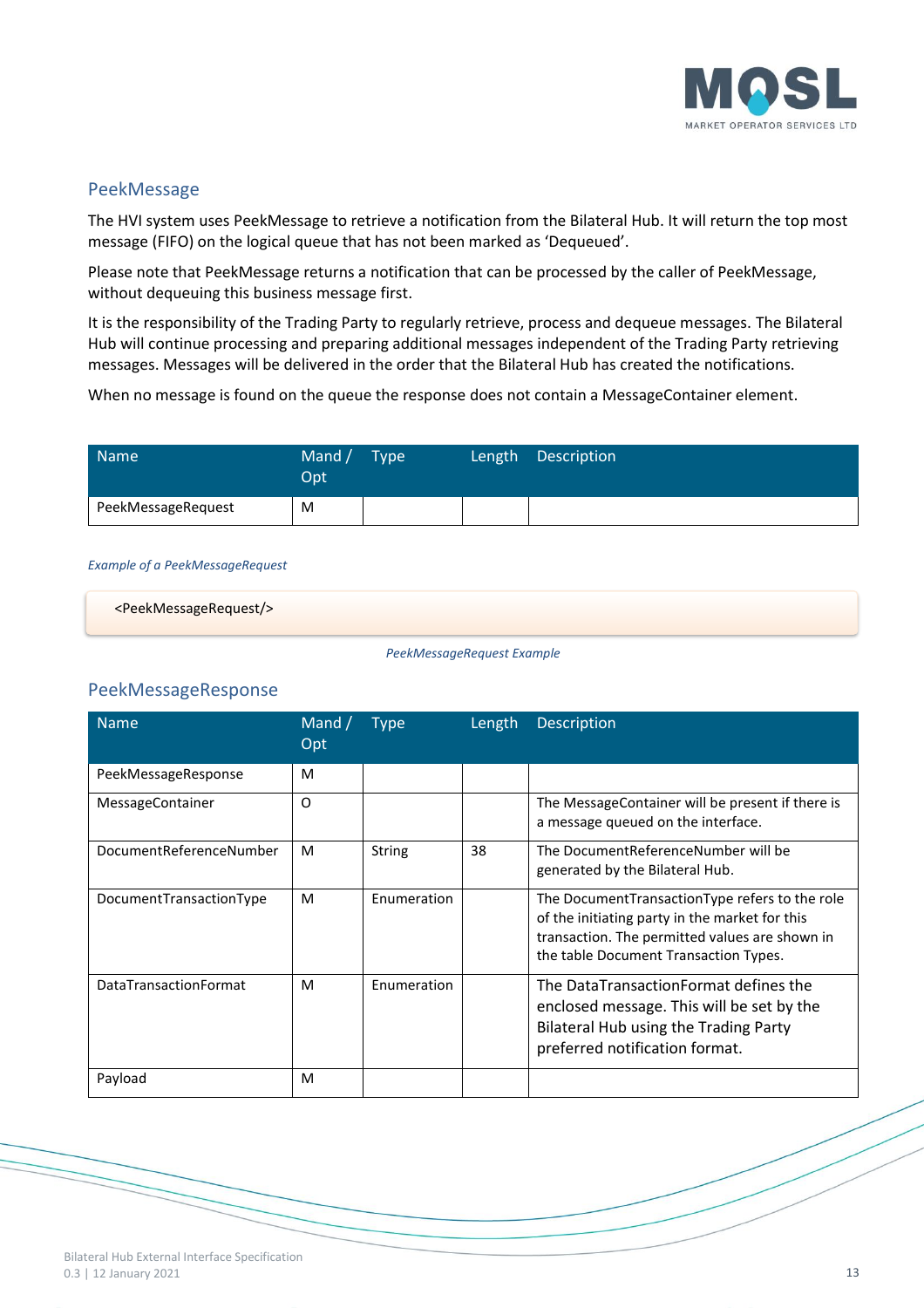

Please note that on subsequent PeekMessage requests that would return the same message if the DocumentReferenceNumber is not updated. The initial PeekMessage request is interpreted as technical not succeeded, hence the original DocumentReferenceNumber is used in the response. This DocumentReferenceNumber is generated once by the Bilateral Hub.

*Example of a PeekMessageResponse for an accepted transaction*

| <peekmessageresponse></peekmessageresponse>         |  |
|-----------------------------------------------------|--|
| <messagecontainer></messagecontainer>               |  |
| <documentreferencenumber></documentreferencenumber> |  |
| <documenttransactiontype></documenttransactiontype> |  |
| <datatransactionformat></datatransactionformat>     |  |
| <payload></payload>                                 |  |
| <transaction></transaction>                         |  |
| <t201.m notifyservicerequestaccepted=""></t201.m>   |  |
|                                                     |  |
|                                                     |  |
|                                                     |  |
|                                                     |  |
|                                                     |  |
|                                                     |  |

*PeekMessageRequest Example*

### <span id="page-13-0"></span>DequeueMessage

The Trading Party system uses DequeueMessage to indicate to the Bilateral Hub it has handled a message it retrieved from the hub using PeekMessage and has been able to extract the content in order to use the DocumentReferenceNumber of the message to dequeue. This message will be removed from the logical queue for this Trading Party. Note that when this is done the next message comes available on the logical queue for peeking.

Note that attempting to dequeue a message that has been dequeued or is not the last message peeked with return an error.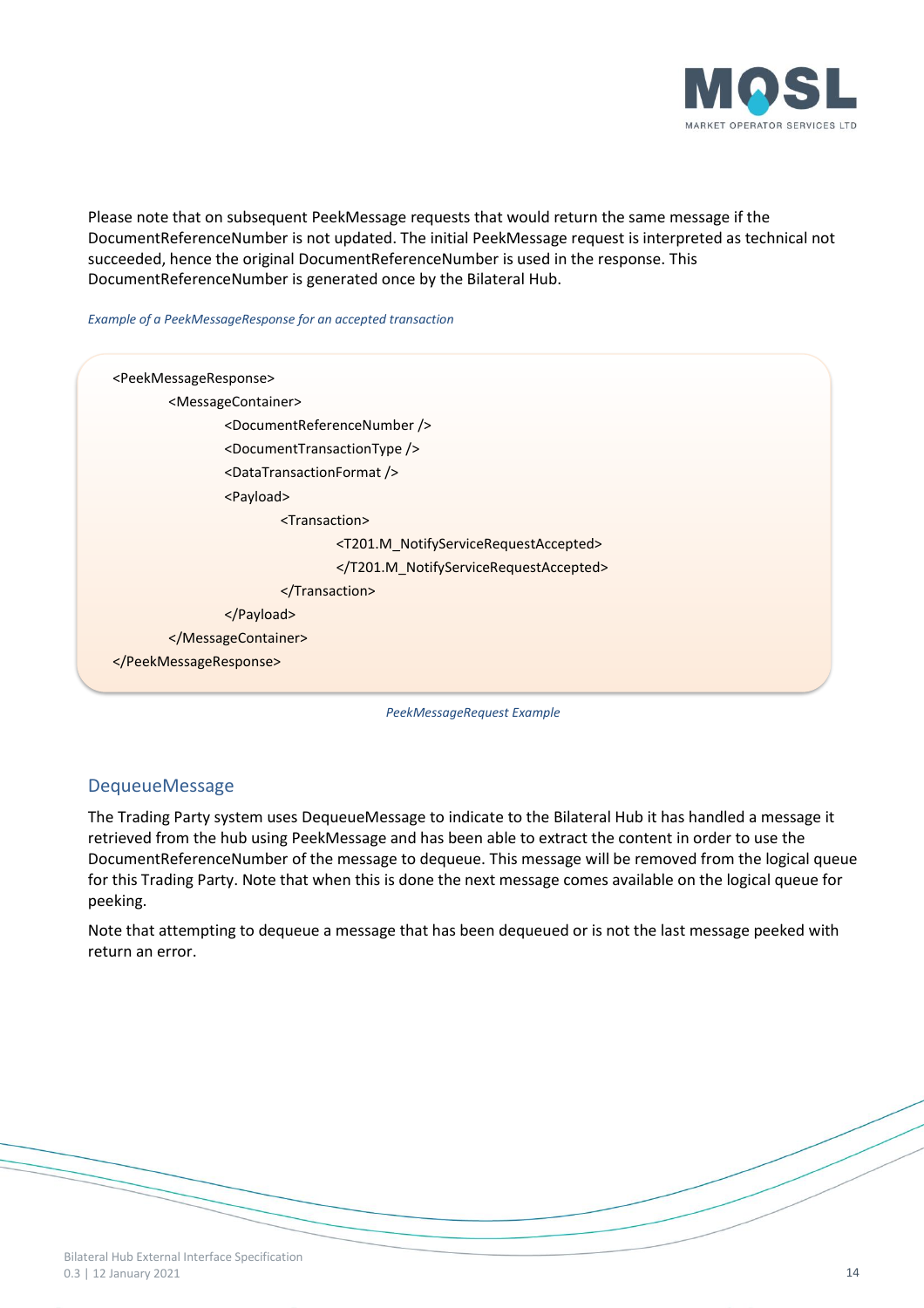

| <b>Name</b>             | Mand /<br>Opt | <b>Type</b>   | Length | <b>Description</b>                                                |
|-------------------------|---------------|---------------|--------|-------------------------------------------------------------------|
| DequeueMessageRequest   | M             |               |        |                                                                   |
| DocumentReferenceNumber | M             | <b>String</b> | 38     | The DocumentReferenceNumber from the last<br>PeekMessageResponse. |

## DequeueMessageResponse

| <b>Name</b>             | Mand /<br>Opt | Type          | Length | <b>Description</b>                                                                     |
|-------------------------|---------------|---------------|--------|----------------------------------------------------------------------------------------|
| DequeueMessageResponse  | M             |               |        |                                                                                        |
| DocumentReferenceNumber | $\circ$       | <b>String</b> | 38     | The reference from the PeekMessageResponse if<br>the message was successfully dequeued |
| Rejection               | O             | Rejection     |        | The error details if the dequeue failed                                                |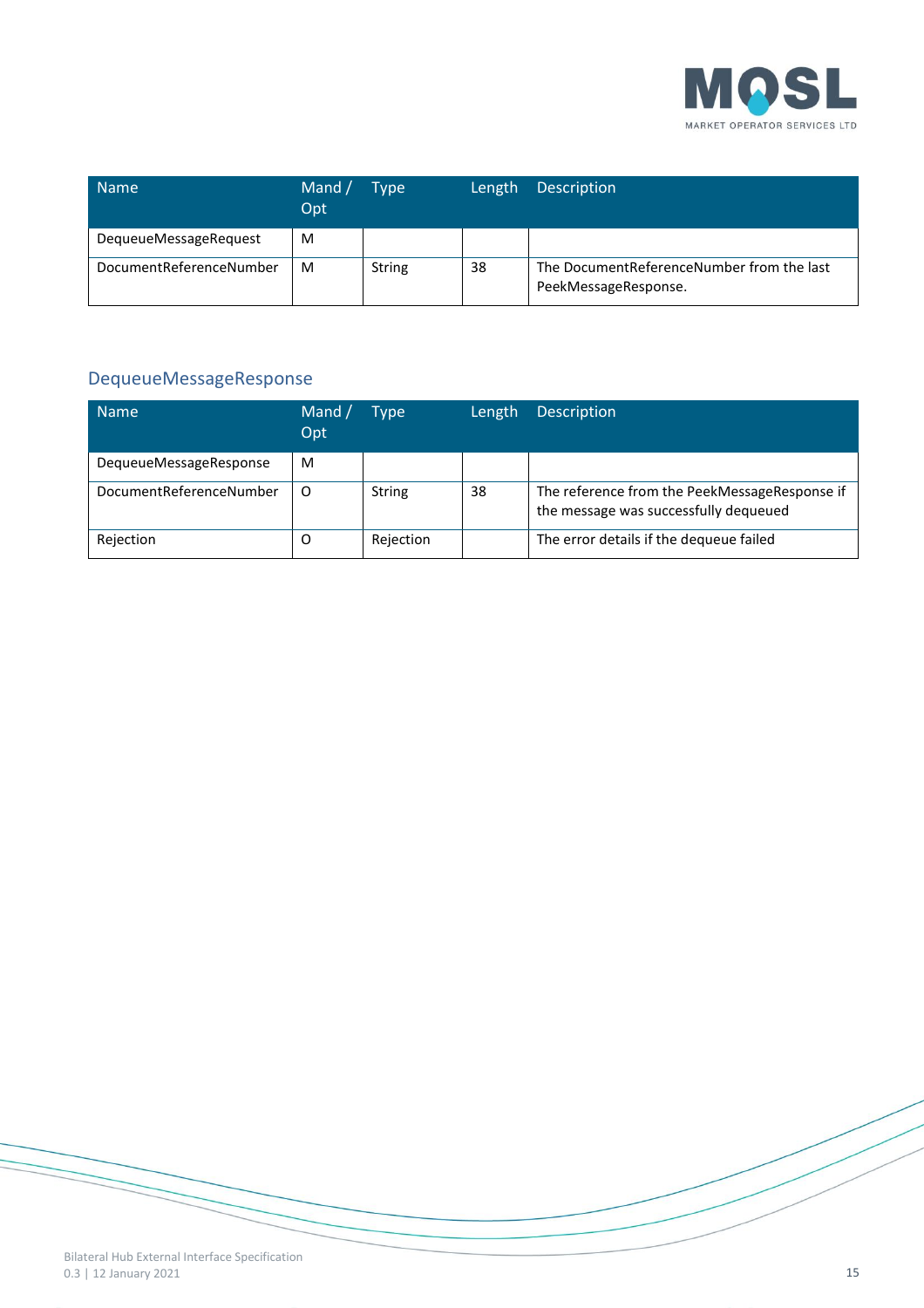

## <span id="page-15-0"></span>Message Validation

Messages will be validated at 4 levels. For both XML and JSON validation transport, authentication and message validation will occur synchronously. The hub will include a rejection code in the response if validation fails at any of these stages.



If the validation is successful, the content of the transaction contained within the message will be processed asynchronously for XML requests and will generate a T209.M or T219.M that can be peeked and subsequently dequeued. For JSON requests it will be validated synchronously and return the T209.M or the T219.M in the synchronous response.

### <span id="page-15-1"></span>Transport Level Responses

Transport level failures will be generated in the form of HTTP Status Codes as defined in the table below. Note that any message that receives a transport level failure will not be stored or processed by the Bilateral Hub.

| <b>Error Code</b> | <b>Type</b>    | <b>Meaning</b>                                                                                                                     |
|-------------------|----------------|------------------------------------------------------------------------------------------------------------------------------------|
| 200               | <b>Success</b> | OK – The request has been accepted for processing.                                                                                 |
|                   |                | Any subsequent errors found during the processing of the message will be returned in<br>the synchronous response.                  |
| 403               | Client         | Forbidden – The security certificate supplied is not known to the Bilateral Hub or the IP<br>address is not whitelisted on the hub |
| 404               | Client         | Not Found – The specified endpoint does not exist                                                                                  |
| 413               | Client         | Request Entity Too Large - The message payload exceeds 10 Mb                                                                       |
| 429               | Client         | Too Many Requests – The client has exceeded the maximum rate of transaction<br>submissions                                         |
| 500               | System         | Internal Server Error - An unexpected failure in the system                                                                        |
| 503               | System         | Service Unavailable – The service is undergoing maintenance                                                                        |

### <span id="page-15-2"></span>Authentication and Authorisation

The X.509 certificate will be authenticated against the Trading Party and validation will check whether the Trading Party can submit the transaction contained in the payload. The errors that will be returned by the Bilateral Hub are defined in the table below.